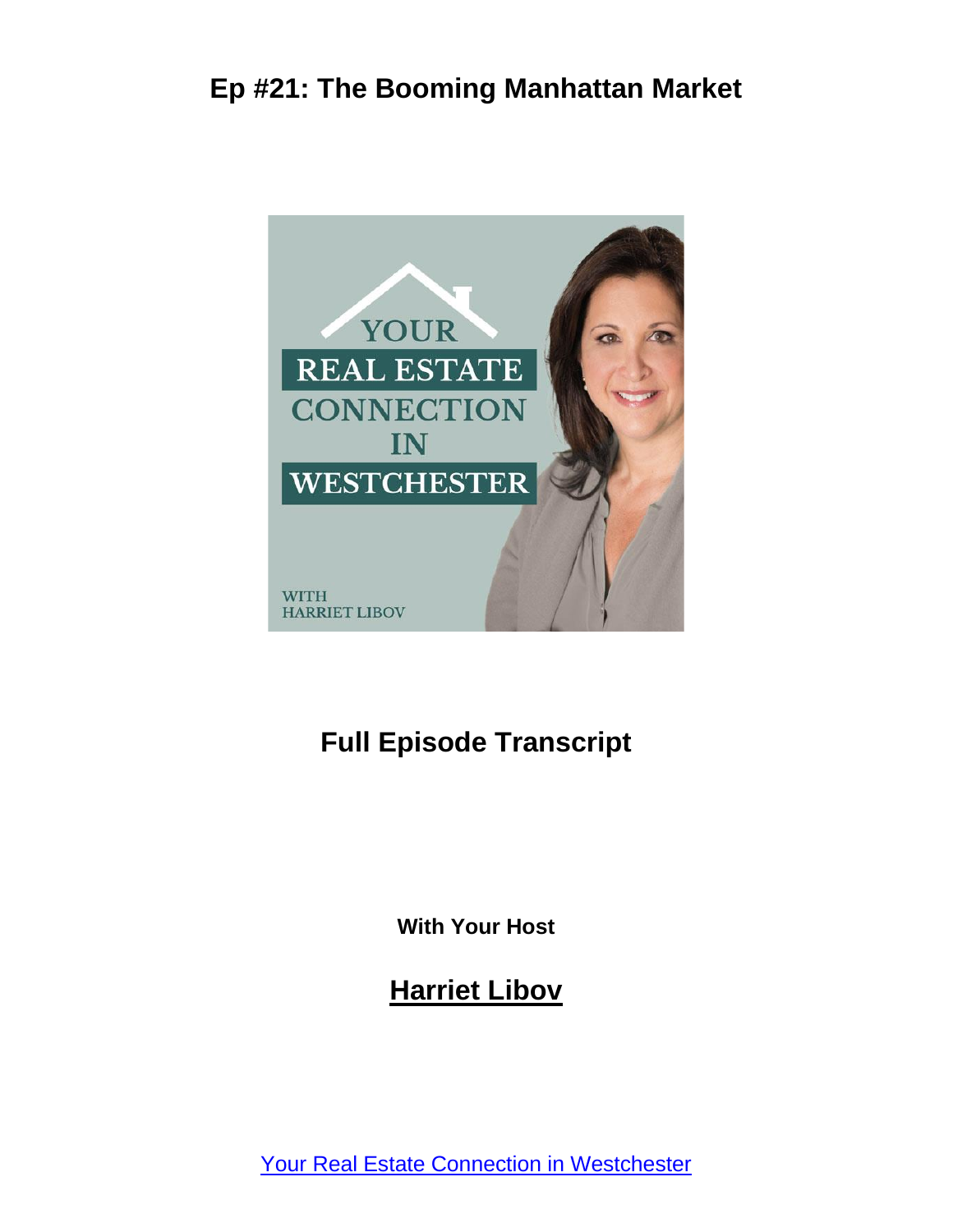Welcome to *Your Real Estate Connection in Westchester*. A show for people looking to buy or sell homes in the Northern Westchester County area. Join local real estate expert Harriet Libov as she shares her professional advice on the local real estate market, connects you with knowledgeable community residents, and gives you helpful insights behind the home buying and selling process. Now, let's dive into today's episode.

Today's episode is part two about what happened to the New York City real estate market in 2021, and what's in store for 2022. Part one was focused on Brooklyn, and this episode will be focused on Manhattan. As we discussed in the last episode with Lee Solomon from Brown Harris Stevens in Brooklyn, New York City real estate activity in 2021 took New York by surprise. The pundits who predicted the demise of the city turned out to be wrong as 2021 developed into one of the most robust sales and rental years within memory.

To recap, the Brooklyn market was very active with 35% more closings than a year ago. That took into account that sales didn't decline much in Brooklyn due to COVID. Apartment sales actually hit a record high for the fourth quarter in 2020, and that record has now been broken.

Manhattan proved especially resilient in the luxury new development market where sales topped all expectations and reduced a deep supply of new construction apartments to it's lowest point in years. Overall supply in the Manhattan market is down around 30% year over year while pending deals are up 150% during the same time period.

Unlike in other to markets, this one has been driven primarily by local demand. The market has seen very little foreign buying, but there's been a large serge in pied-à-terre purchases by American buyers from across the country.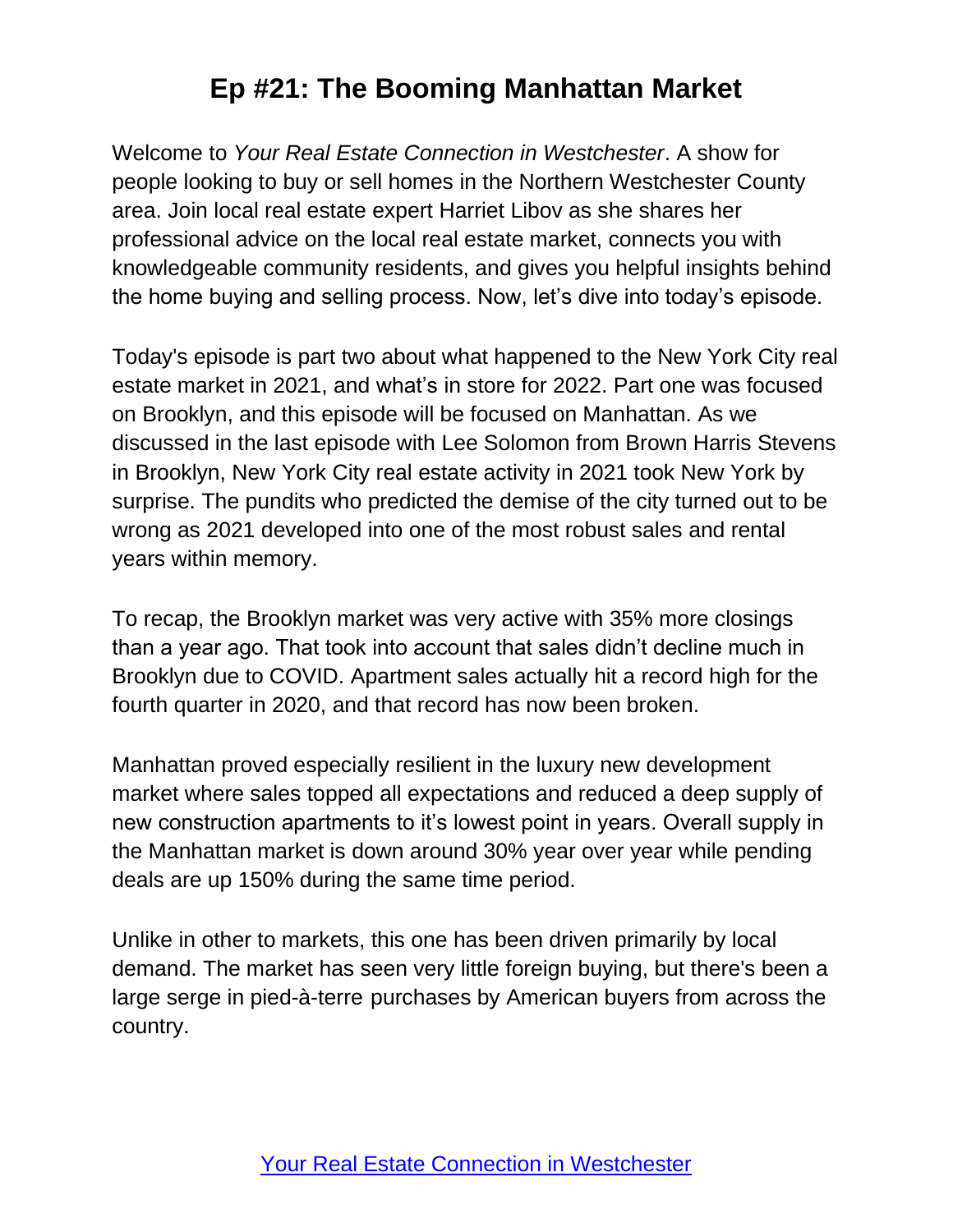Today I'll introduce you to Carolyn Joy and Ian McGowan, a team at Brown Harris Stevens. Their office is in the flat iron district. Carolyn is dual licensed and balances her time between New York and her team with Ian and Westchester where she is one half of another team, The Tishelman– Joy Team at Houlihan Lawrence. They cover the river towns. Ian is the other half of the McGowan-Joy Team at Brown Harris Stevens. Hey, are innovative and results oriented professionals, and their personal approach is a rare find in the world of New York City real estate.

I know I just through a lot at you with the two teams, but I promise it will make sense when we speak to them in a few minutes. So let's settle in and being the conversation.

Houlihan Lawrence, my broker, and Brown Harris Stevens have had a networking relationship of referrals for years. Bess Freedman, the CEO of Brown Harris Stevens, wrote the intro in the fourth quarter report of 2021 and stated the following. "The Manhattan apartment market ended the year strong with closings 65% higher than a year ago and the most in a fourth quarter in 14 years. Both the average and median apartment prices posted small gains compared to 2020s fourth quarter rising 2 and 3% respectively.

"Strong increases in resale closing prices were offset to a degree by a 9% drop in the average new development price. Looking at just resale apartments, the average price is now 10% higher than a year ago while the median price is up 5%. Resale condos have posted stronger pricing gains than co-ops over the past year with a strong luxury market pushing the average condo price 16% above the fourth quarter of 2020. The average resale co-op price was 5% higher than a year ago.

"The frantic pace of activity of 2021 has driven inventory down making Manhattan a sellers' market. This can be seen in the 17% decline in time on the market over the past year to it's lowest level in three years.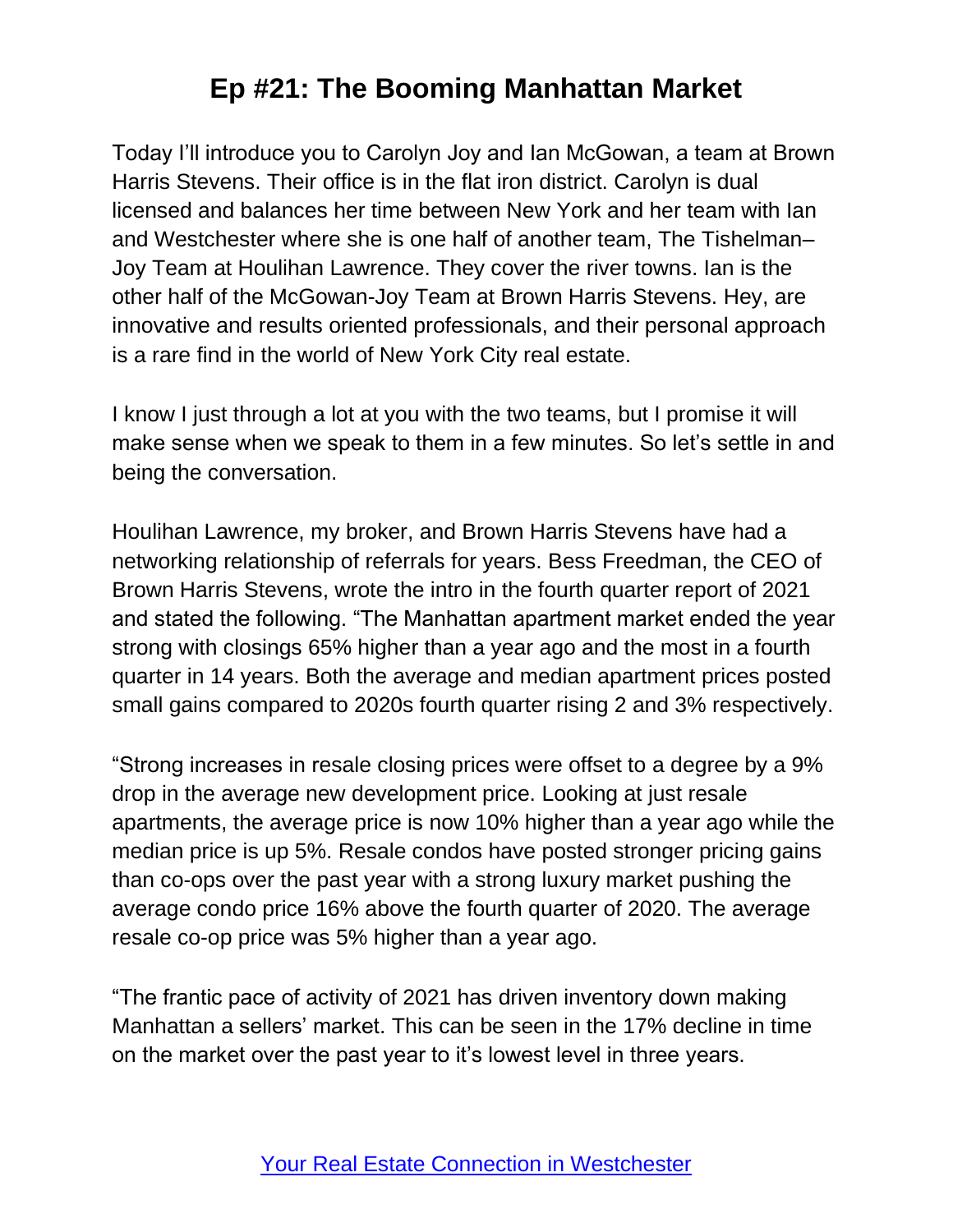Apartments are now selling at 97.6% of their last asking price, the highest figure that has been since 2017's first quarter.

"Analysts expected demand from Manhattan's apartments to slow down after the record setting activity of those in contract in the spring and the summer, but outside of the typical season slow down that is expected in the fourth quarter, it's yet to happen. While the rise of the new COVID variant presents a challenge in the short term, there remains a lot to be optimistic about in 2022. The city has a new mayor. Record Wall Street bonuses are expected from 2021. More workers are returning to their offices. Foreign buyers will hopefully be active again for the first time in two years."

On that note, let's chat with Carolyn Joy and Ian McGowan. They are a team at Brown Harris Stevens in the Manhattan market, and they'll give us their read.

Harriet: Hi Carolyn and Ian. Thank you so much for joining me today. Carolyn I tried to explain in my intro about your team situation in New York City and Westchester and how they differ. It was a bit confusing, I think, to our listeners for me to explain it. I'd love for them to hear it in your own words. Which partnership came first? How did they evolve? How do you work?

Carolyn: Interesting. So actually what came first was no partnership. I graduated college. I came to New York. Then I started working for a real estate firm when I was 25 years old because I speak a few foreign languages and there were foreign investors. Then around 2003, I decided to shift my focus after 15 years to Westchester. I had young children, and I wanted to be home more.

So Rory and I formed a team so that we could both have good jobs in real estate, interesting lives, and still be there for our children. But I had been I the business a long time. So there was one foot always thinking about New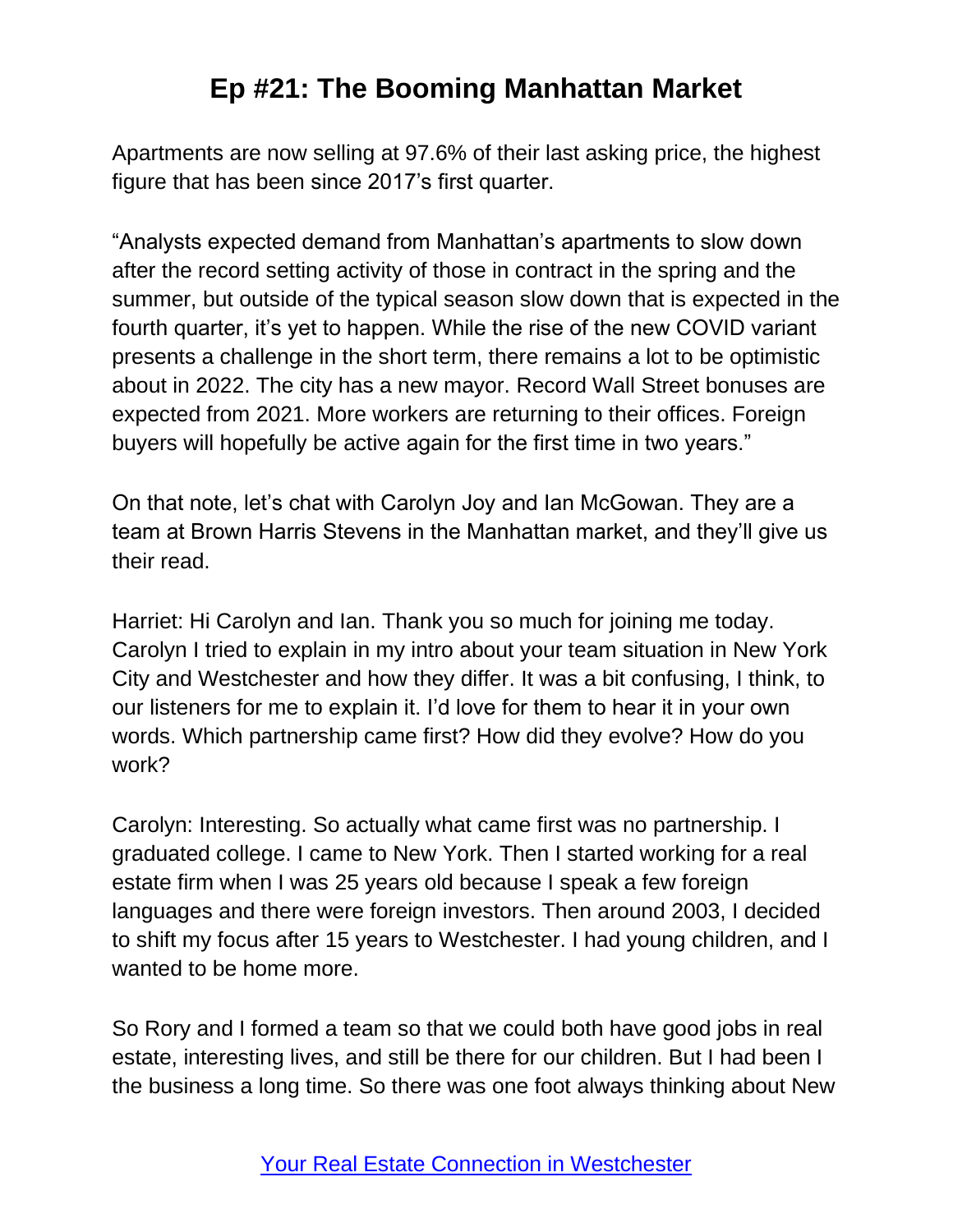York City, which is where my heart is. So Rory and I started a relationship. We grew into a full team 50/50, which is where we are now.

Simultaneously I had no team but a thriving business that was growing in New York City to the point where I needed another set of hands to help me with my New York City real estate. In walked Ian. I was saying it was love at first sight, but apparently it was love at second sight because I don't remember the first time I met him. He was in the office. He'll tell you where he came from. I met him, chatted with him, and thought I would really like to have a relationship selling real estate with this guy.

I'm gonna tell you all these good things about it. My manager felt the same way. So we were put together originally as we were testing it for a few months. It didn't take me long to figure out that he and I could have exactly the same 50/50 hands on relationship that I had taken to years to develop with Rory Tishelman in Westchester. So we've been a full flag team for almost the whole time we've been working together. I spend 50% of my time in both markets. Ian's here 100%. Rory's there 100%. So that's my story.

Harriet: Okay that's quite a plan. May I add, kudos to you because it's really hard to find that connection that works in any partnership in any business, and how luck you are it worked for you. So good choices of people. Ian how did you come to real estate in the city? How long ago was it that you guys started this partnership?

Ian: yeah so I came to the city in 2004 originally as a dancer. I was trying to make my living as an artist. I did that for about six years part time as a dancer and part time working at a golf store in midtown Manhattan. I saw one of my colleagues at the golf store leave the golf business and go into real estate and have some success at it. I said well if he can do that, I probably can do it too.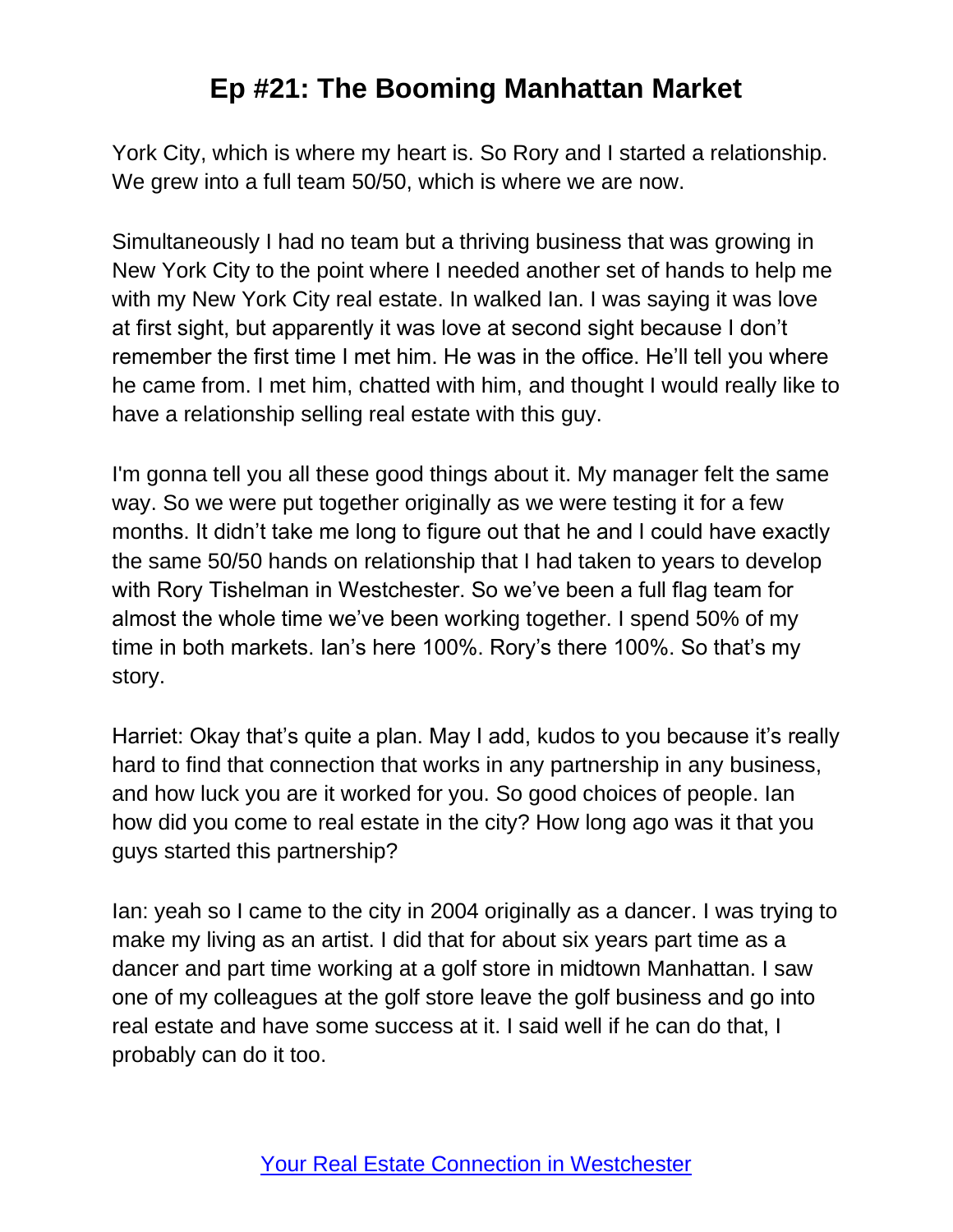So I made the venture into real estate thinking I would become instantaneously famous and successful. It was quite a bit harder than I had planned getting into this business. After some persistence and teaming up with the right person now, it's starting to do quite well. So that's how I got in the business.

Carolyn: and how long ago? Three years?

Ian: so I've been in the business for five years. Carolyn and I have been working together for three and a half of those years. We're coming up on our four year anniversary.

Carolyn: I want to say also we started out as the Joy-McGowan team and now we're the McGowan-Joy team. We take turns.

Ian: it's just because I don't like being called Joy McGowan.

Carolyn: that's true.

Harriet: that's great. That's great. Ian, it took me so long to build my business. I did not have a partner, but I had been in sales my whole life. Two years later I was barely doing any business. I didn't understand why. Then it just all took off. All the hard work. In a market like this, it's easy to crack into the business and do a few sales. If it's not a hot market like this, it is challenging. I think if it is like you said, you become very methodical and driven and do it the right way to build something long lasting, sometimes you just have to erase those first couple years from your memory.

Ian: that sounds about right.

Carolyn: Ian I think he had the benefit of meeting someone who I already had enjoyed, like you Harriet, the exponential growth that comes with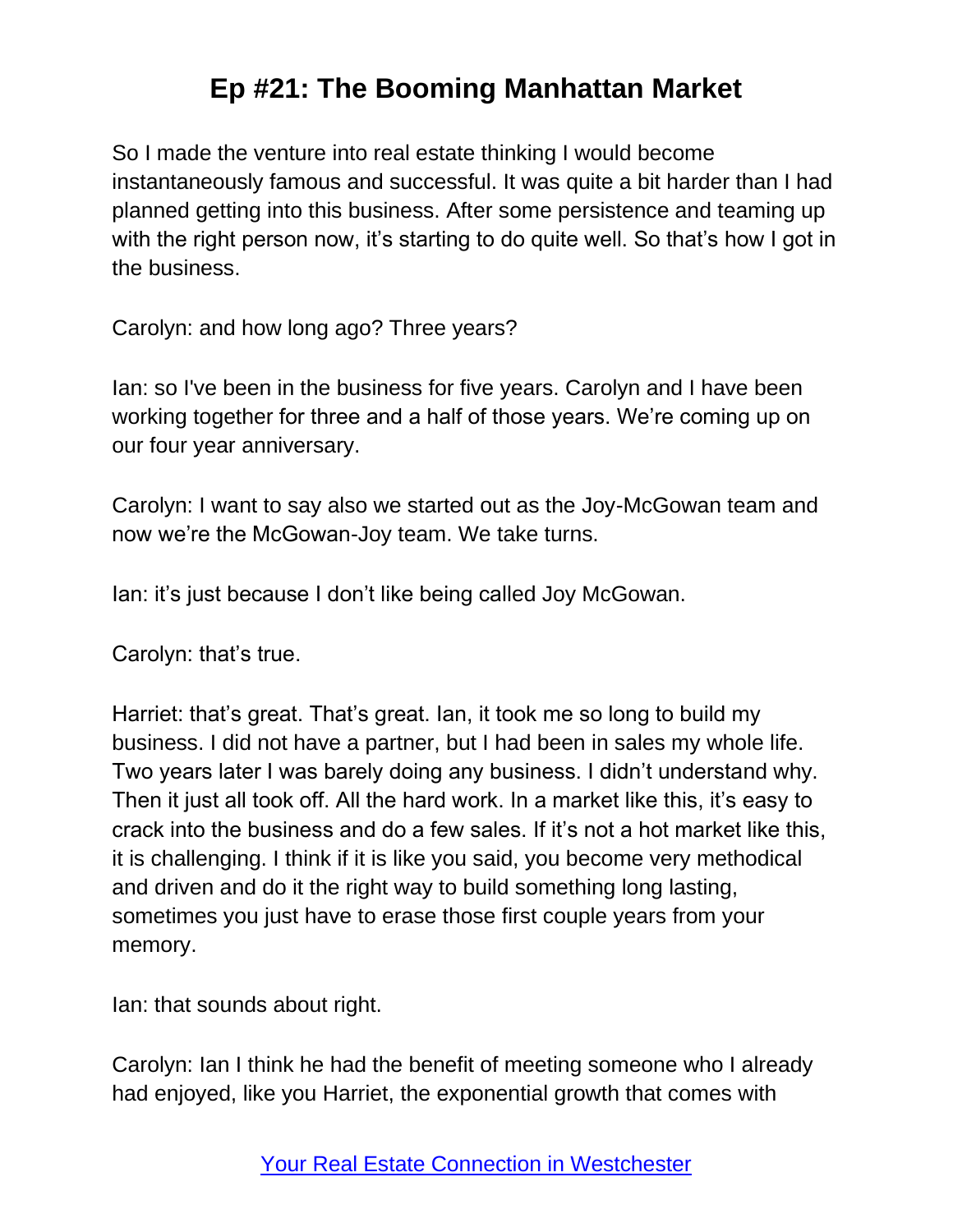patience, time, and good business practices. So I knew when I met him that if he was patient and had a long term plan, this business in New York City could do the same as what we developed as a team, the Tishelman-Joy team in Westchester. I think this is a breakout year for Ian and me.

Harriet: that's great. That's just great. So Carolyn with your involvement in New York City and Westchester, it must give you a unique perspective to both. Do you see inventory—Well, here's the question. We're all talking about inventory because there is none. Do you see inventory picking up more strongly in either New York City or Westchester? Is it similar?

Carolyn: I would say my market in Westchester, that's the river towns, which is similar to where you work. I would say there's no accumulation of good inventory. There's only accumulation of overpriced listings. So there really is still more buyers than there are good product, but I don't think prices have bubbled in Westchester really. I still think you get a very good house for a reasonable price per square foot, \$400 or \$500.

In New York City, and Ian can help me out with this, there are different areas with different inventory. We have a market report that Brown Harris puts out, and they divide it into East Side, West Side, Uptown, Downtown, FiDi, Tribeca. Because every market has a little bit of a change in its desirability and in its activity. For the last two years, people are coming into New York and they want when there's an abundance of inventory, they go East Side versus West Side, Uptown versus Downtown. Ian do you think the inventory in New York is growing?

Ian: well inventory is certainly down quite a bit from this time last year. Right now we're hovering at about 5,000 units. Last year we were probably at about 8,000 units at this time.

Harriet: it's a big difference.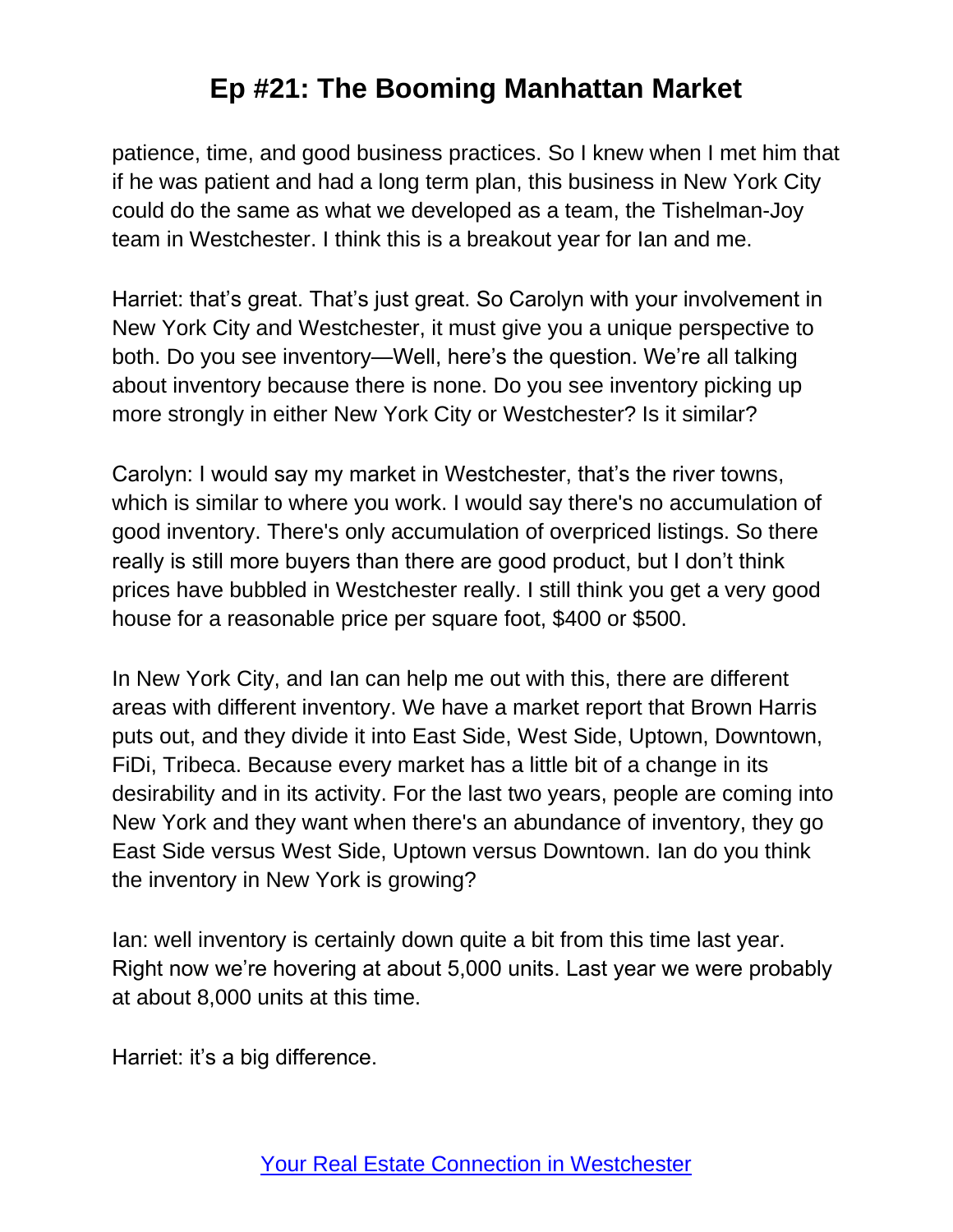Ian: yeah well I mean it had built up quite a bit during the pandemic.

Harriet: okay.

Ian: it nearly got to 10,000, which would have been sort of a record breaking number at the very peak of inventory. As things started opening up, sales started happening. Inventory slowly whittled down. To Carolyn's point, it's neighborhood to neighborhood, it's sub neighborhood to sub neighborhood, and it's building to building even. Every building in New York can be its own market it seems.

Harriet: I don't know how you do it. Then you have to pass co-op board after you make the sale. I like selling houses.

Ian: yeah we don't have to do house inspections, but I would say the co-op board package probably makes trumps the house inspection. I don't know.

Carolyn: it does. Trust me, it does.

Harriet: yes because you're in contract but it doesn't mean anything until you pass.

Ian: yeah. That's why you have to be really careful to prequalify your clients.

Carolyn: I was just going to say Harriet I have a hard time sometimes in Westchester because I've got such a background in New York City. So I'll have a buyer who wants to bid on a house for \$3.5 million, and he doesn't want to go another \$100,000. I don't have his financial statement. I can't advise him and say, "Hey you've got the money. Pay the price. This is worth it." Because I don't have their finances. To the contrary, a buyer will come to us in New York City and say, "I want a co-op for \$2 million." Then I need to say you revenue form, your financial statement. Then I say oh I've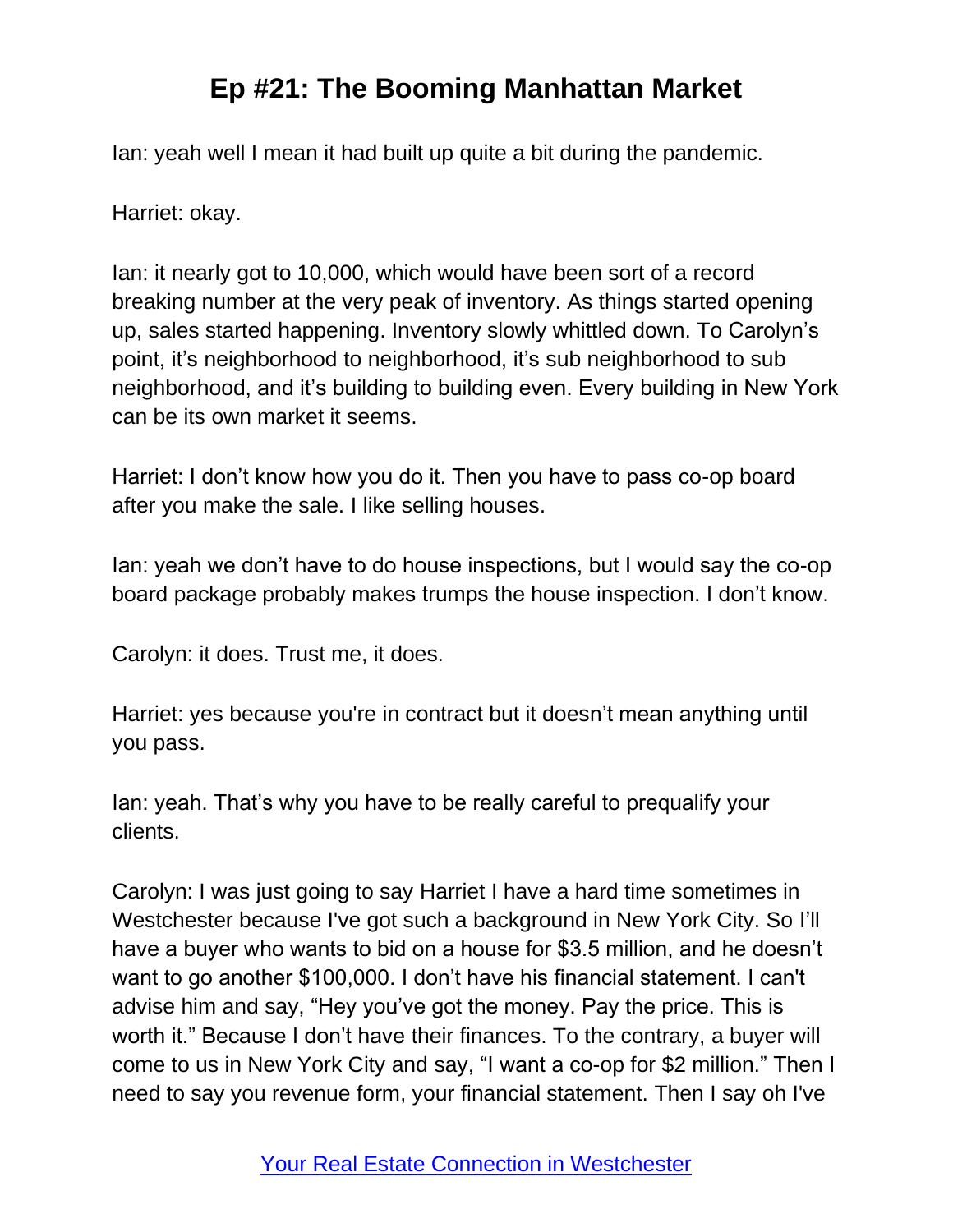read your revenue form. They're not going to approve you. You have to spend \$1.5.

So it's a way more methodical and intense relationship with your buyers in New York City. It's all transparent.

Ian: it's very intimate.

Carolyn: very intimate. It starts from the—It's way more interesting than just having a buyer say, "I want a backyard and I want \$3,000 square feet." You learn a lot more about your buyers otherwise you wouldn't get the job done.

Harriet: interesting. Interesting. No one's even explained it to me that way. It makes so much sense. Ian I read Bess Freedman who is your CEO, right, Brown Harris Stevens.

Ian: yes.

Harriet: she mentioned in the fourth quarter report that foreign buyers could become more active in 2022. Any indication of that so far?

Ian: as of right now, I would say no. I mean when she put out that statement, it was kind of omicron was just starting to rear it's head. That certainly slowed down the influx of foreign buyers.

Harriet: right.

Ian: after this wave passes and hopefully not another wave comes up soon, we expect foreign buyers to come back and have a significant impact on the market.

Harriet: where do you see most of the buyers that you're working with coming from?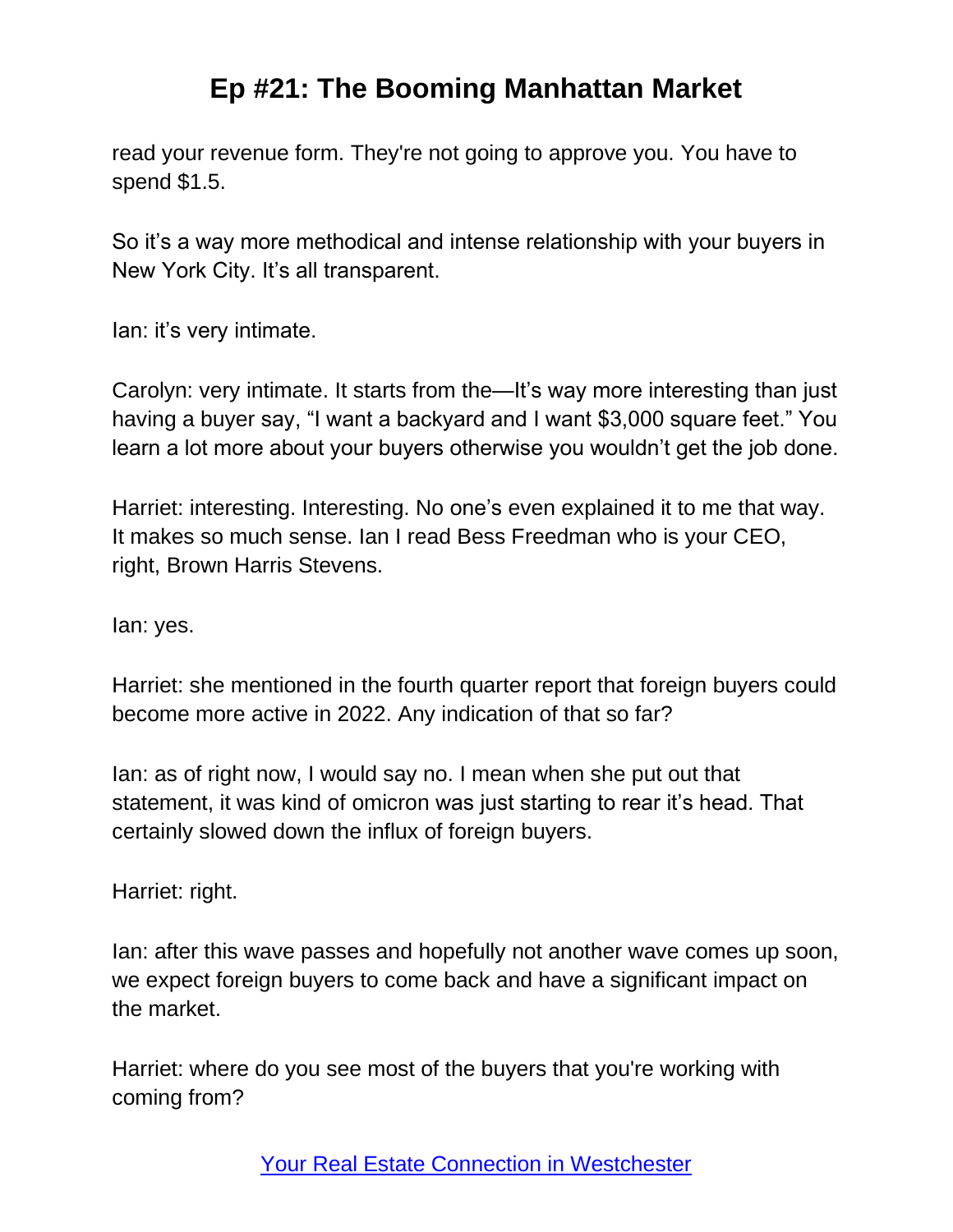Ian: most of the buyers that we're working with are local. Another chunk of them are either from New Jersey or Westchester buying pieds-à-terre. A lot of the buyers are trying to be closed either to old friends. They have a community in New York City that they want to be close to. A lot of them have children who have moved to the city and started jobs or—

Carolyn: or have grandchildren.

Ian: yeah started families in the city, and they want to be close to their younger children, yeah.

Harriet: oh okay.

Carolyn: also a lot of, we have one buyer who lives in Nyack who originally was working with me in Westchester to buy a house for \$4 or \$5 million. He pulled the plug on that one after COVID and decided he needed a place in the city instead. So he came to me in the city. I have both licenses. Now he's bidding on a new construction in Midtown so he can walk to work. We'll get a lot of that, people who want to—Being near your office has become more important than almost any aspect of your geography.

Harriet: interesting. Why do you think?

Carolyn: they don't want to ride the subways. They don't want to get sick again.

Harriet: oh okay. Yeah.

Carolyn: I just did a really great…Ian and I have a contract on a two bedroom in the Financial District. These people are thrilled. There's going to be a Whole Foods opening up down by the Broad Exchange downtown. There's an Hermès, a shopping. There's the Oculus. So that's a neighborhood, by the way, that I think has been really flat for a long time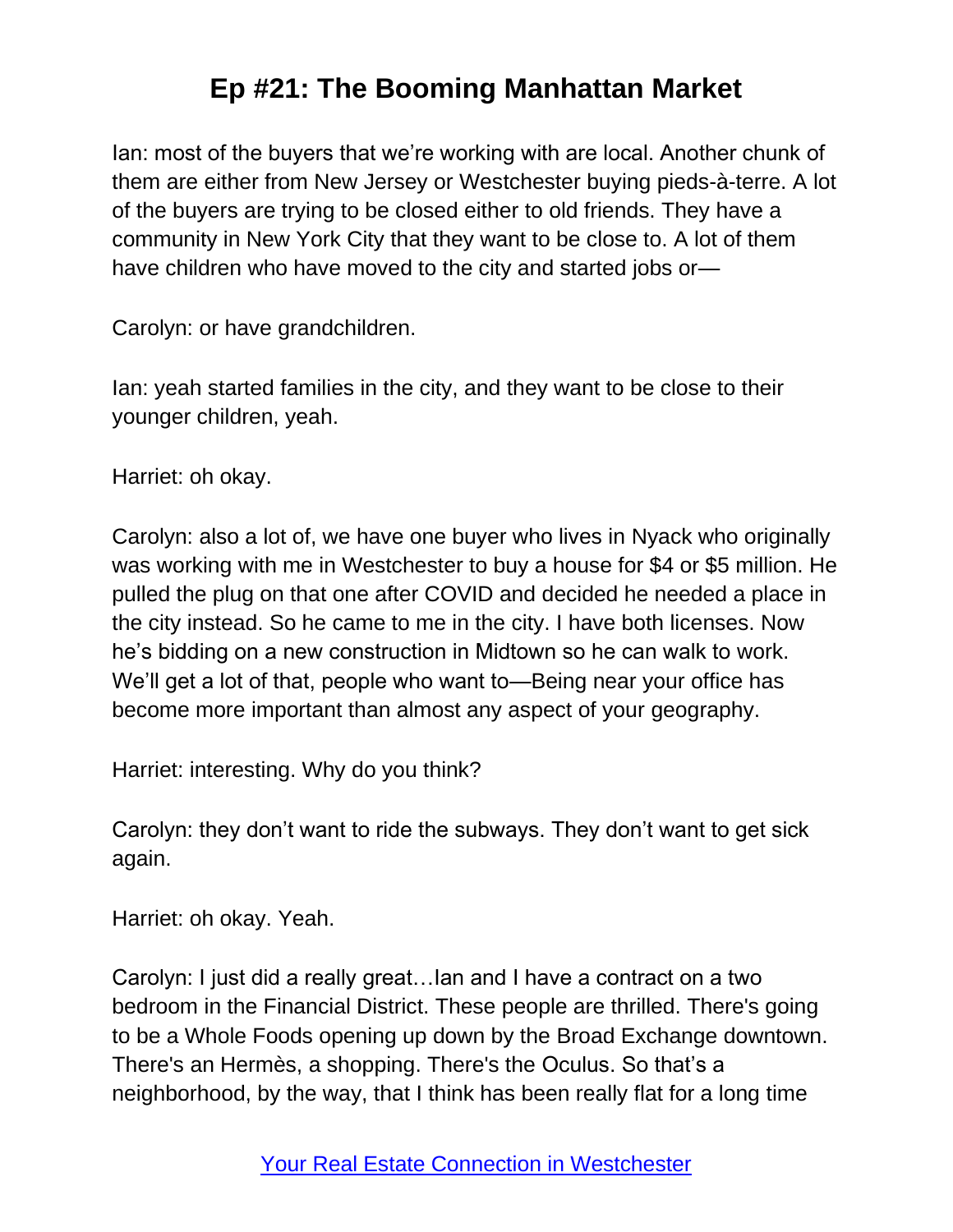because it's financial that will draw buyers more and more so that they can be near work. As long as they start going back to work and they want to be near their office, I think that'll improve.

Harriet: okay I recently came in the city. I drove down 5<sup>th</sup> Avenue, and it was the first I had done that since COVID. 57<sup>th</sup> and that corner and then walked down. I just couldn't believe how the landscape had changed with retail as well as driving up Madison and seeing how many empty store fronts there. How do you feel about those parts of the city coming back, going forward? What are you hearing? What are you feeling?

Ian: Midtown was certainly the hardest hit of the city throughout the pandemic. That's where the tourists were. That's where the office workers were. Both of those things have gone away. And retail, yeah. We expect that all to come back in good time, but that's certainly going to back last, retail.

Harriet: I wonder if Madison Avenue, I mean when I lived in the city Madison Avenue was just the best street to walk up and down. I don't know if it's going to still have that same appeal Uptown.

Carolyn: I 100% Harriet it will. 100%.

Harriet: it will?

Carolyn: yeah you know and also I think all you had to do was get into the 7<sup>th</sup>. You may have been between 42<sup>nd</sup> and 57<sup>th</sup>.

Harriet: no, no. I was 57<sup>th</sup>, 50/60/70s which is always my favorite part.

Carolyn: I don't know. I may have blinkers on because I haven't felt. We are selling, and I have a buyer looking all over Park Avenue, and we're in that neighborhood. I don't see that as a neighborhood. That neighborhood will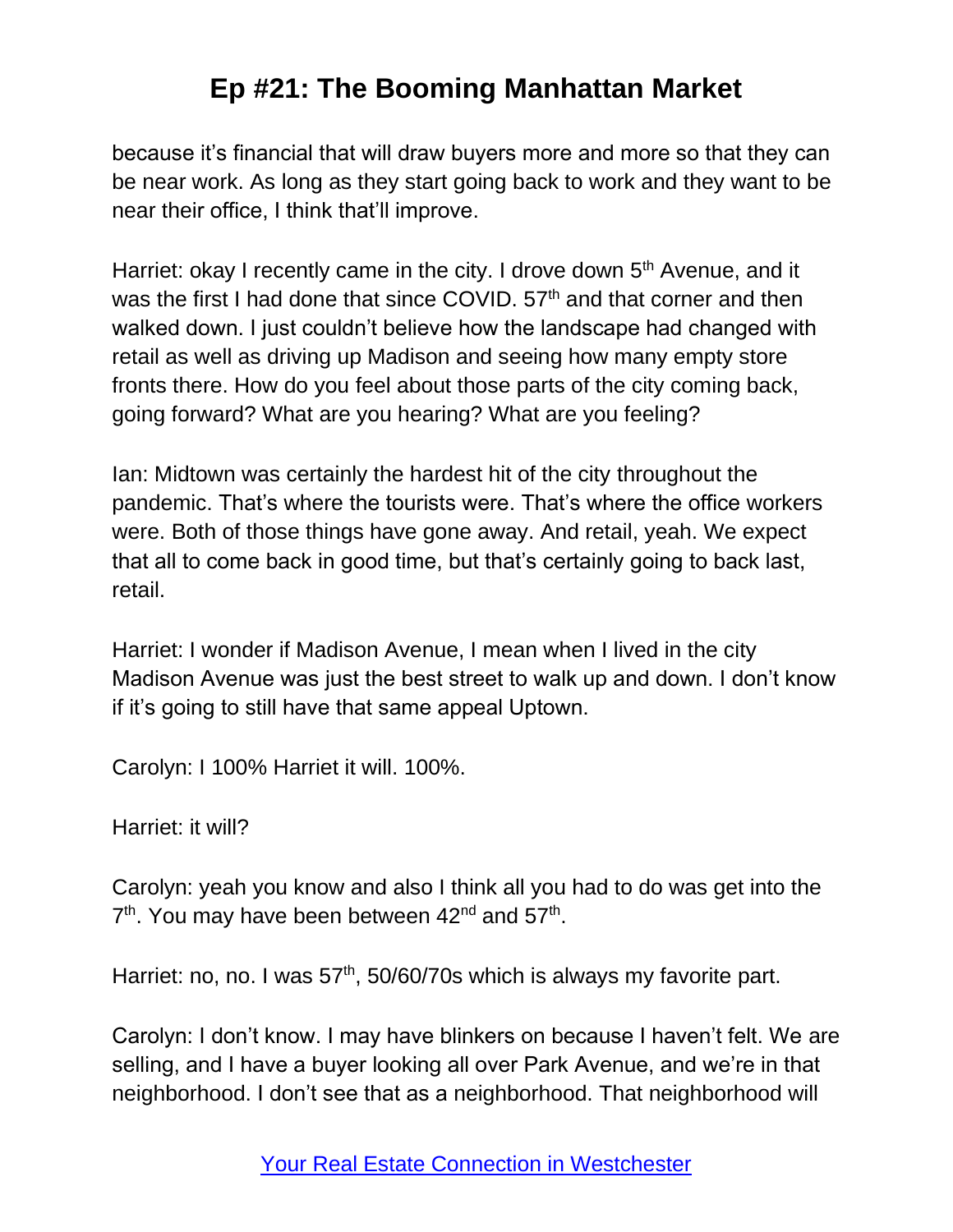recover. It's not a neighborhood that's going to slip out of sight like some other frontier sections.

Ian: some of the most successful projects in the last six or eight months have been Upper East Side condo buildings, new construction, very high end on Madison Avenue. Now as for the retail, retail's got it's own fight ahead of it with the internet and how people shop. That's a different thing all together.

Harriet: right. That's what I was saying when I was talking about Madison Avenue. It was all about the browsing. I don't know if anybody's ever—I guess tourists will browse. You know I don't know if that will be a part of it. So I personally see the New York suburbs remaining out of balance for buyers because of our lack of inventory. So many of the buyers who left during COVID went to rentals.

So I am finding that, and Carolyn I don't know if you're seeing this in your Irvington Market and the river towns, but my whole list of buyers I would say is 50/50 who are currently living in the city and 50/50 who are in rentals who moved out a year ago, a year and a half ago. Then there are some from California that have decided to come back to family. It's not the typical make up, what we used to have pre-COVID. There's just more of them.

You answered one of my questions, which was you do see suburban empty nesters shopping around in the city, but are you seeing that people are just moved into rentals, sold their places, and there's just more and more buyers?

Carolyn: yes. I would say that in Westchester, people did settle in. They were trying to get out of the city, and they needed a place to land, and they rented. But a lot of them are coming back to buy in the city. In the city you're going to spend \$1,000/\$2,000 a square foot, but your taxes are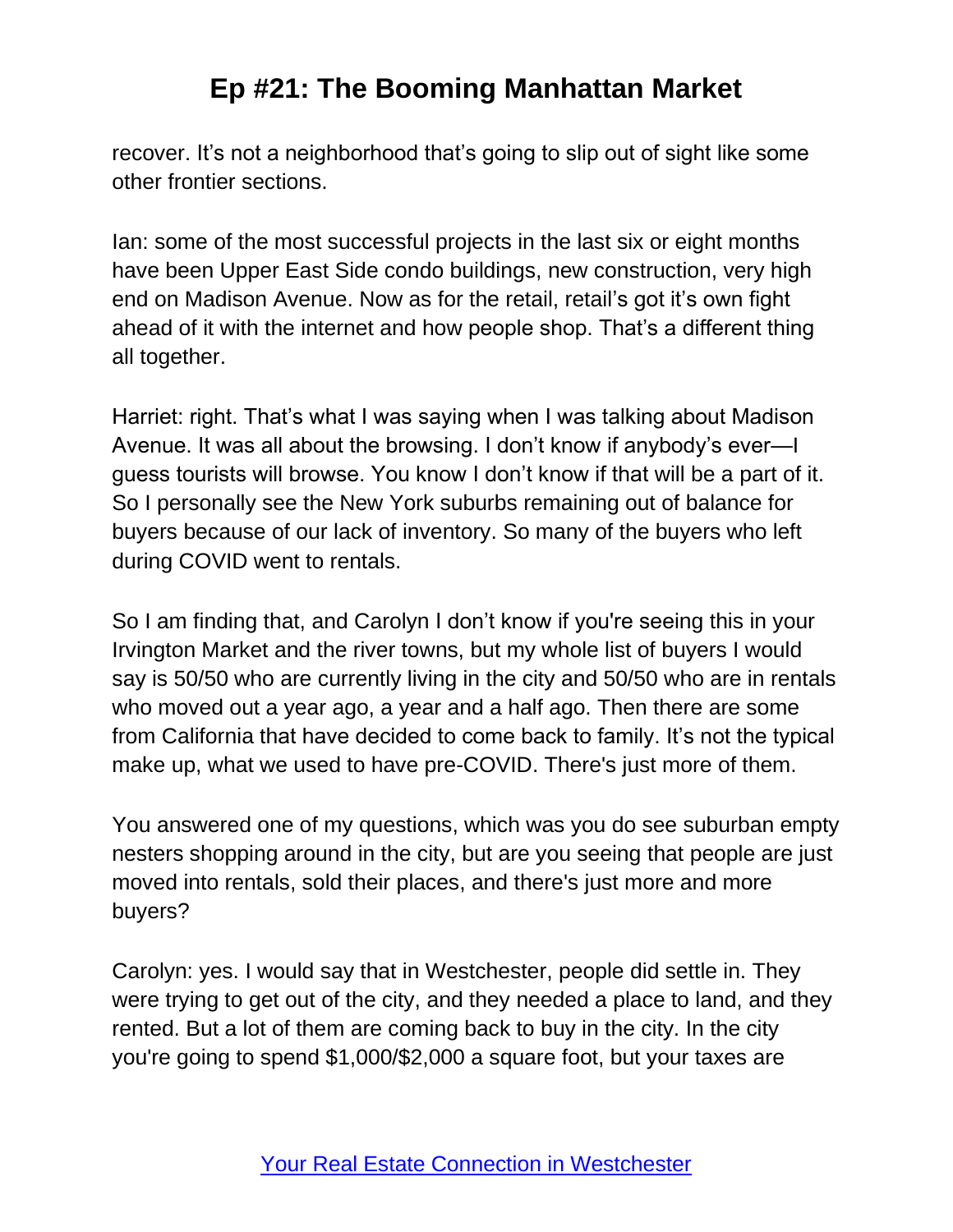nothing to speak of. In Westchester, your taxes are 3 and 4% on your real estate every year.

So it used to be that the buyer pool in Westchester was people in Westchester moving around Westchester. They already were used to the taxes. They were just upgrading and downgrading their real estate. The New York City wasn't so great as it has been in the last two years. That flow from New York City who said, "I don't care what my taxes are," they care now. They're looking at—I can't tell you how many buyers are telling me they have a cap on what they're willing to spend in real estate tax in Westchester. It eliminates Ardsley. It eliminates Dobbs Ferry.

Harriet: send them to Armonk.

Carolyn: they go to Armonk. They go to Chappaqua. They go to Scarsdale. They'd rather pay a higher price per square foot than they would pay taxes year in and year out. So some of these buyers, even who have bought real estate, are selling it, and moving back to the city. They bailed on the city. They were worried it was never coming back. Then they turned around and they said, "Whoop, you know what." If they're in a rental, it's great. They can come back to the city. Otherwise they're selling and they're making a profit and coming back to the city. Lots and lots of renters.

Harriet: right. Look, as you know Carolyn, my own kids are looking and exploring all of their options. Looking in different areas with different taxes. They sent me something last night with, I think, taxes of \$58,000, which I don't think they say. They were just looking at the house and the price.

Carolyn: I know that house.

Harriet: yeah okay. I needed to say that means you're just paying \$58,000 a year after you pay your taxes just to wake up in the morning. I mean.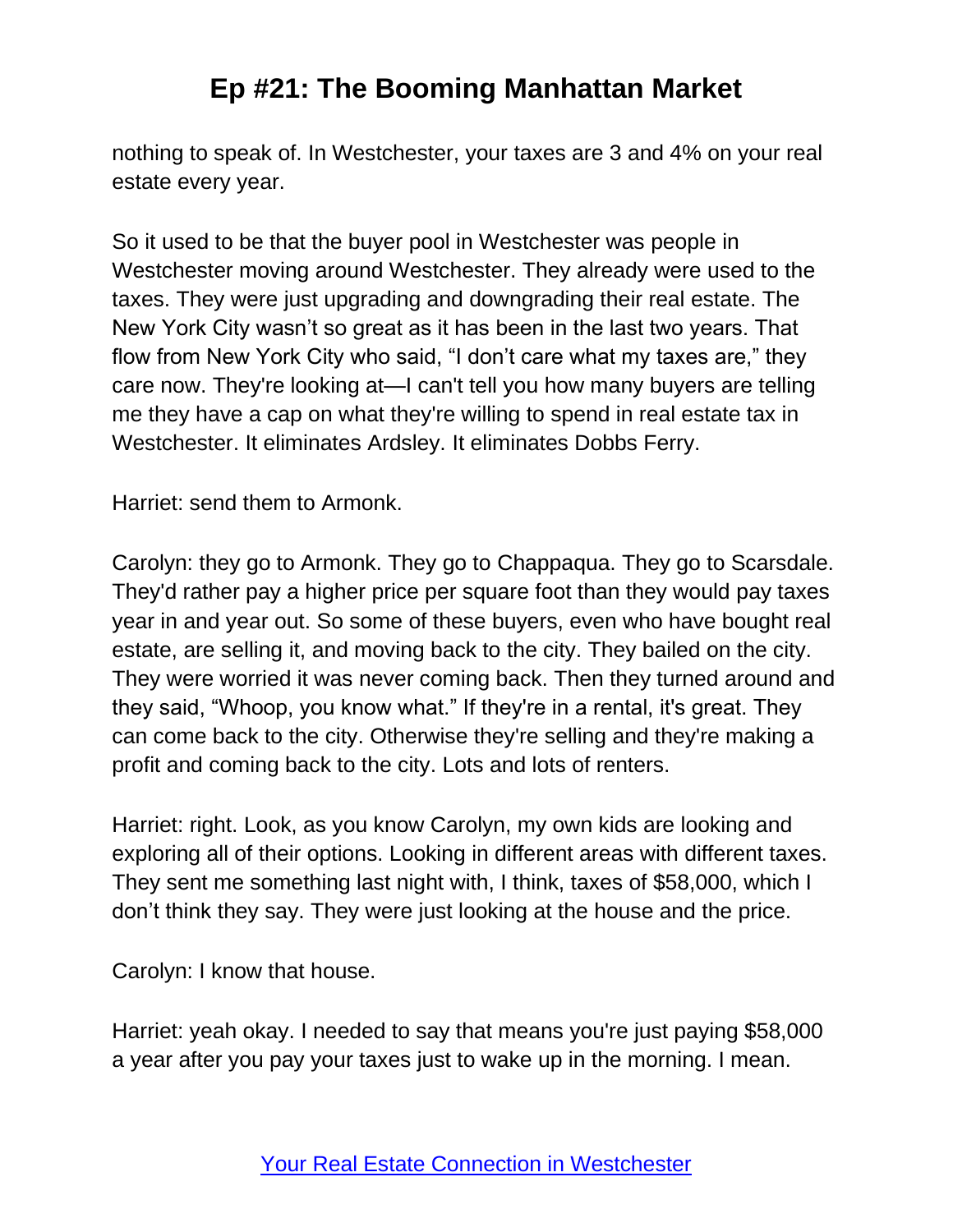Carolyn: well you see, Harriet come on.

Harriet: unless you're making millions and millions.

Carolyn: or unless you have three kids.

Harriet: right, right and you're paying for schools. I don't think, you know, I'm not used to those taxes. It really makes me think, but all comes back to the earning power of what you have on an annual basis whether or not it even matters. That's back to what you said that in the city, you have that information. In the suburbs, I have to guess based on what they do for a living where they fall. So what are the opportunities you guys see for buyers in Manhattan?

Ian: well I think that there's still—Even though inventory's down quite a bit from last year, there's still ample opportunity. There's enough out there to choose from in most neighborhoods, in most product lines. I would say that rates are really good still and prices have not shot up yet in the city. They're off their lowest, but they haven't shot up. So there is an opportunity. I would say that if you're willing to do a little bit of work, that's also where you can get a little bit more of a deal.

Carolyn: and also starting from the top, the hidden structured real estate deals in the new construction is pretty awesome. This buyer we have who's bidding at 53 West 53<sup>rd</sup>, he has been watching the market actually recover. So you get buyers who are looking at new construction saying, "Wait a minute, the market is going to come back. This is my opportunity."

Then the sponsors are building in closing costs to the price and paying the buyer's closing costs so that they can make the price look higher. So there's a lot of hidden. When you're talking about \$4 million and up, there's tremendous value in new construction if you're willing to take a little bit of risk on a building that's not done selling out.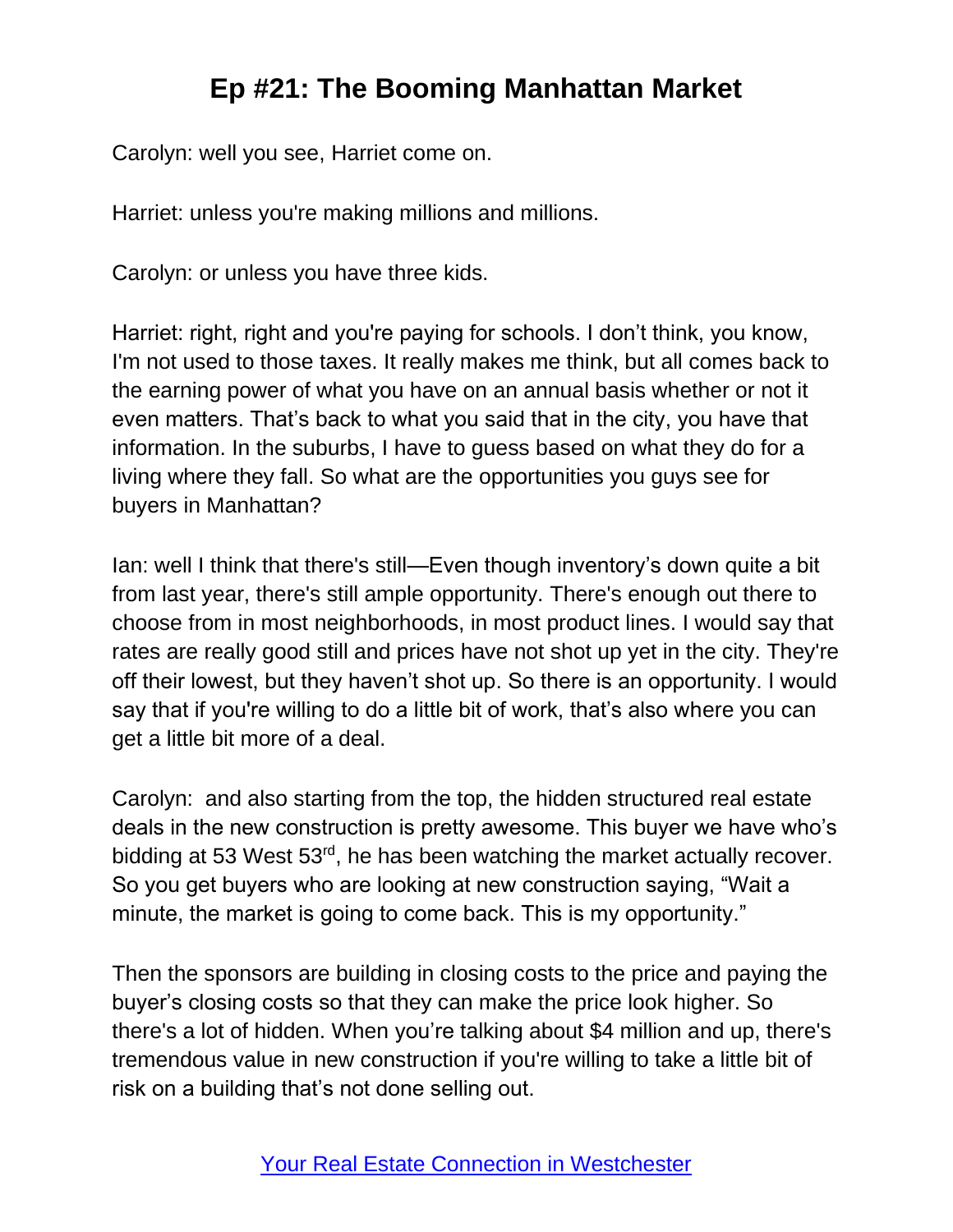Harriet: right no. Those are very good incentives.

Carolyn: yeah.

Harriet: tell me if you agree with me, my feeling about the suburbs right now. In February, people are going to pay a lot of money for a desirable house or maybe not as desirable as a prime location because there's no inventory and there's so many buyers and multiple offers. I do think when and hopefully we get more inventory in March, April, and May, we're going to see a little bit more balance. You agree?

Carolyn: I agree, and I hope so. One thing that on both sides of my teams but Ian is incredibly sensitive to value purchases. We don't like to put people into real estate that later one is going to depreciate, especially by the time they're trying to sell or any time in between. It should be a good value. In Westchester right now, I am bidding on properties and having success because of my experience and putting people into overpriced housing, but that's what they want.

Harriet: well, and that's I was just going to say. I mean you just can't turn around to anybody when they say, "If I go to sell it, am I gonna get it back?" There's no answer. I mean this is how much do you want this house right now?

Carolyn: 100%.

Harriet: because it's the only way you're going to get it is if you bid up. If you're gonna have regrets then don't do it. If you feel that this is the house you absolutely positively want to live in, go for it because you're gonna be there for 20 years. I mean it's a really hard conversation to have, but people are looking for our expertise. Yet are we more experienced and experts than they are? 100%, but it's more holding your hand and guiding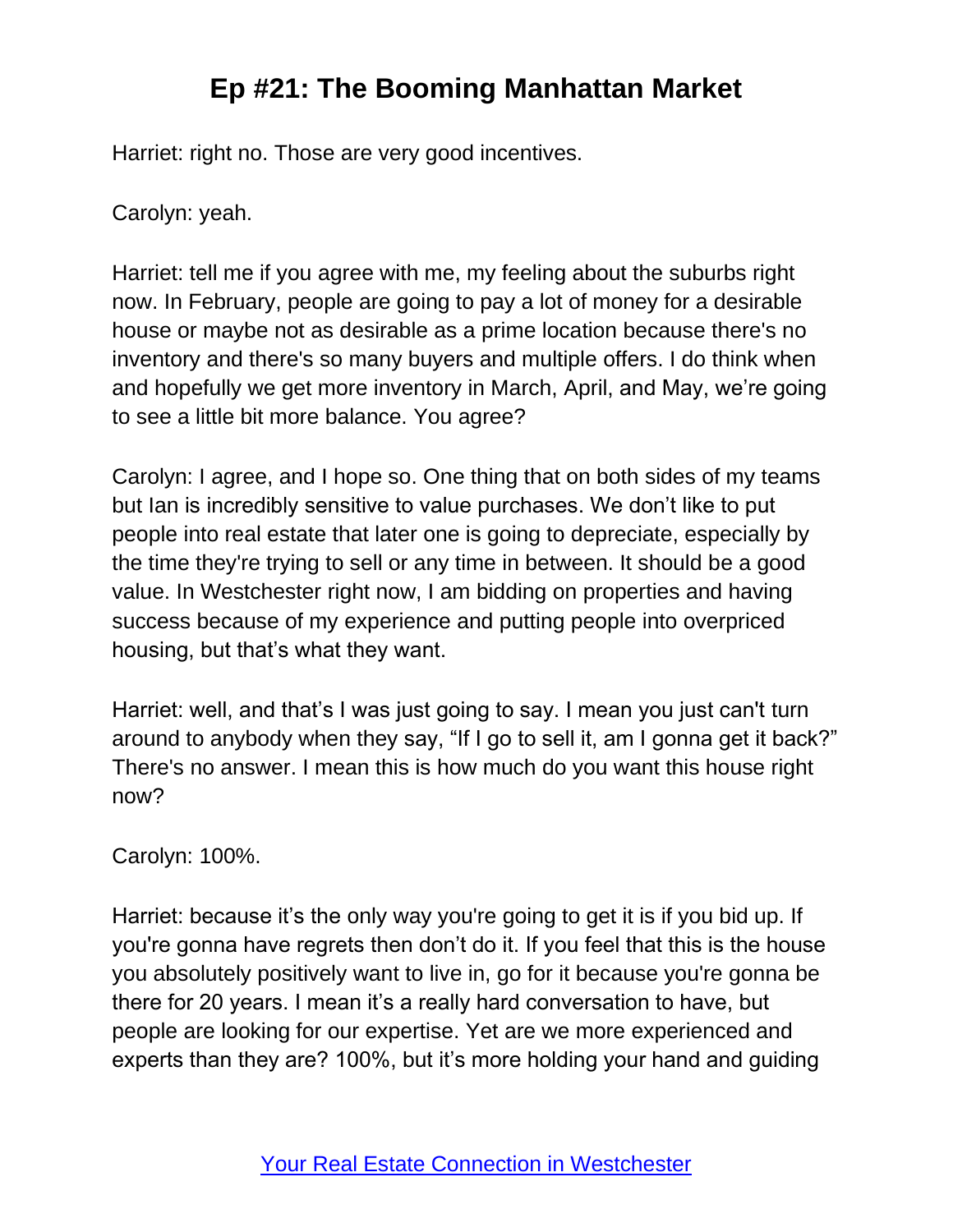you with that expertise than it is actually being aware of value, in my opinion.

Carolyn: well when a buyer says to me am I gonna make money or am I overpaying?

Harriet: lose money.

Carolyn: or lose money. I like to tell them you can only pay what the market will bear. I can tell you that this is the house, this is the price, this is the market. History of experience would suggest that inflation alone will lift all boats, but I don't know how else to answer this. I know in New York City, Ian and I can look our buyers in the eyes and say you are getting a good value investment right now in this market which is down. We can promise people that they're paying the right price in a market that's not inflated.

Ian: it's the one thing I've really realized in the last year is that it's not just a financial decision. Whereas buying any other asset, you're basing it all on the numbers. With housing and where you're going to live and spend the next 10 years of your life with or without a family is much more than just the numbers.

Harriet: correct. You know I can certainly say to somebody we haven't, in the suburbs, had appreciation before this whole bump with COVID in 10 or 15 years. So is it time for us to have appreciation? It sure is.

Ian: yeah. Well you have a great lifestyle that's different than you can get in the city, you know.

Harriet: right, right. I think people have come to appreciate it.

Carolyn: yes.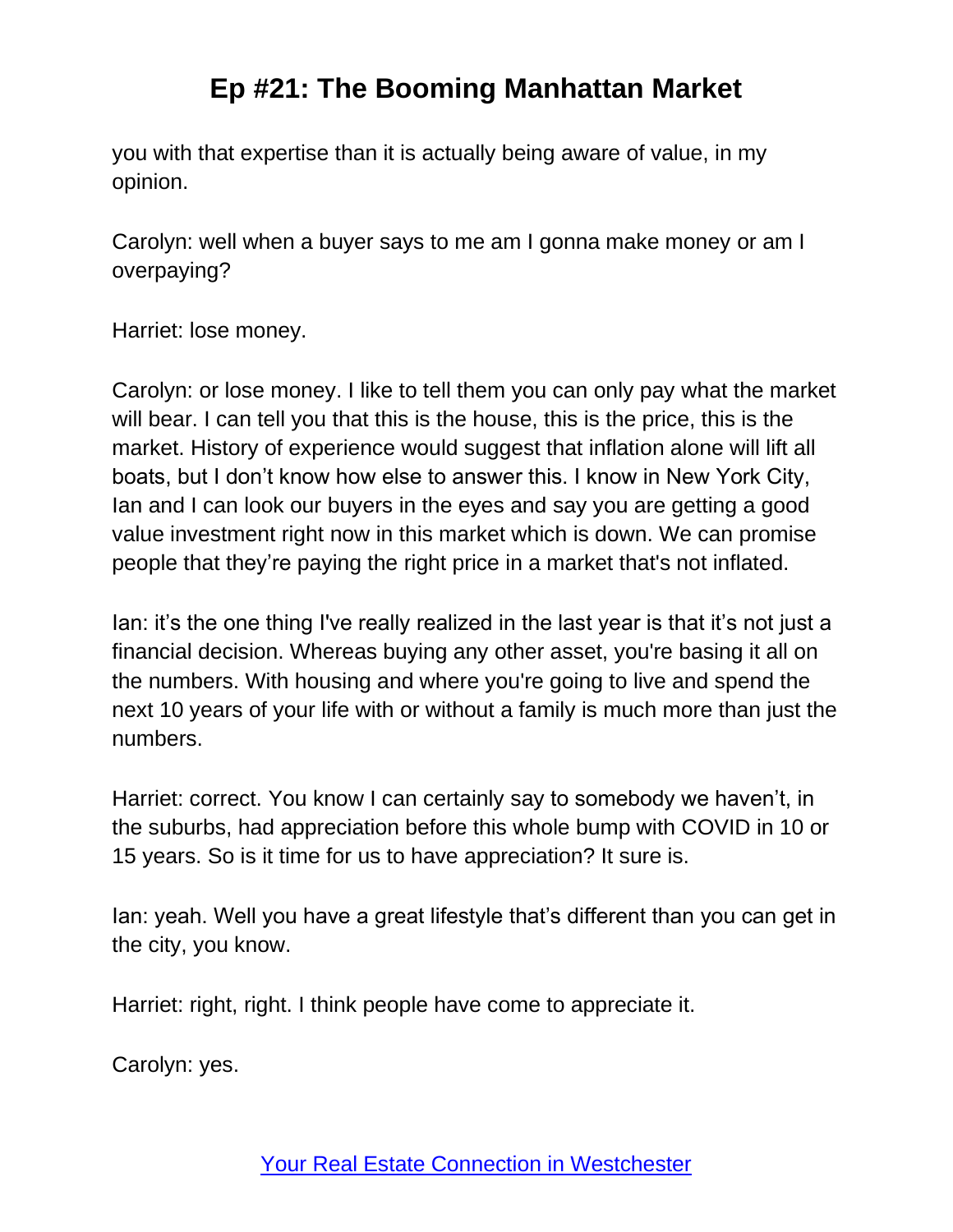Harriet: all right well this has been great. Thank you so much. Share the podcast, and I hope I get to see you guys soon.

Carolyn: yeah. So great.

Ian: sounds great. Thanks so much.

Carolyn: you have to come into the city and see our beautiful office on 5<sup>th</sup> Avenue and 18th Street.

Harriet: I would love that.

Carolyn: take a tour around Union Square.

Harriet: that's one of my favorite neighborhoods. So I would love that.

Carolyn: yeah. All right well thanks for calling.

Harriet: okay. Talk to you soon.

Ian: bye.

Carolyn: bye.

In summary, the more I learn about the market in New York City and Brooklyn, the more knowledge I become to my clients. The two are connected in so many ways. My takeaway from Carolyn and Ian is that the New York City market is very much alive, and there are good investment opportunities there. Thanks for tuning in today.

I'll be talking next week about relocation and finding agents through a reliable global network. That's how I help my clients. Tune in as it's really good to know how real estate brokerage firms create relationships that